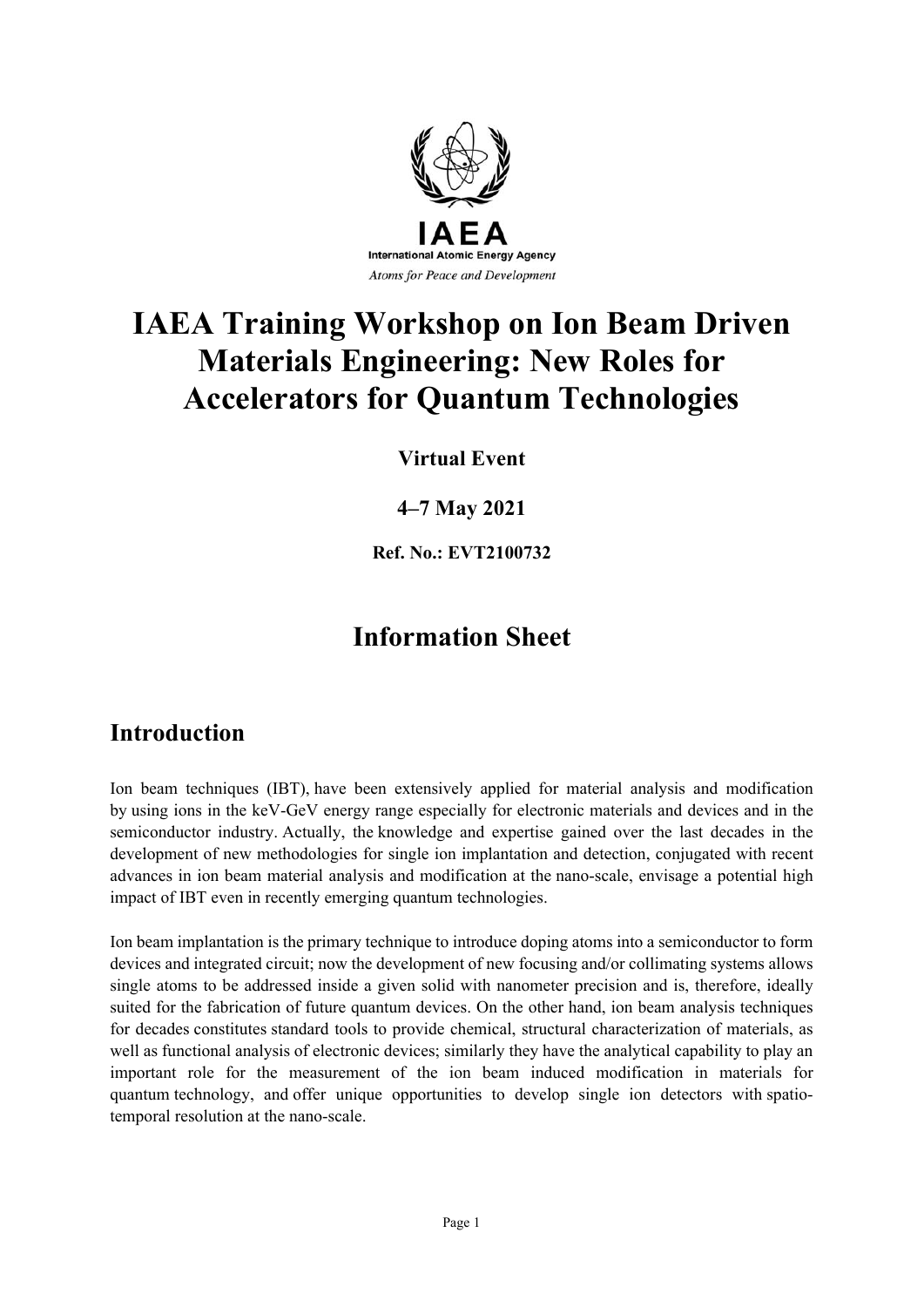This training workshop is one of the outputs of the IAEA F11020 Coordinated Research Project on: Ion beam induced spatio-temporal structural evolution of materials: Accelerators for a new technology era. The Future of Tech: Building Quantum Technology With Ion Beam Accelerators | IAEA

## **Objectives**

The workshop is intended to provide knowledge transfer on the latest technological developments to engineer new material properties with ion beams, with a specific focus on novel detector applications using quantum technologies.

## **Target Audience**

The workshop is open for PhD students and early career researchers (i.e. up to 7 years after PhD degree) actively involved in ion beam techniques working in an accelerator laboratory and/or in the field of quantum technologies.

### **Working Language(s)**

English.

### **Structure**

The workshop will be virtual and organized as WebEx events. The WebEx events will consist of overviews of specific themes followed by open discussion among the participants. The timing and duration of sessions determined in part by the themes of the contributions and in part by the geographic distribution of participants.

Diversity: Geographical and gender balances are highly encouraged.

### **Topics**

- Overview of the theory of radiation effects in materials and modelling of dynamics of vacancies and interstitials in collision cascades using molecular dynamics tools;
- Novel ion beams techniques for materials characterization and modification using keV to GeV ions;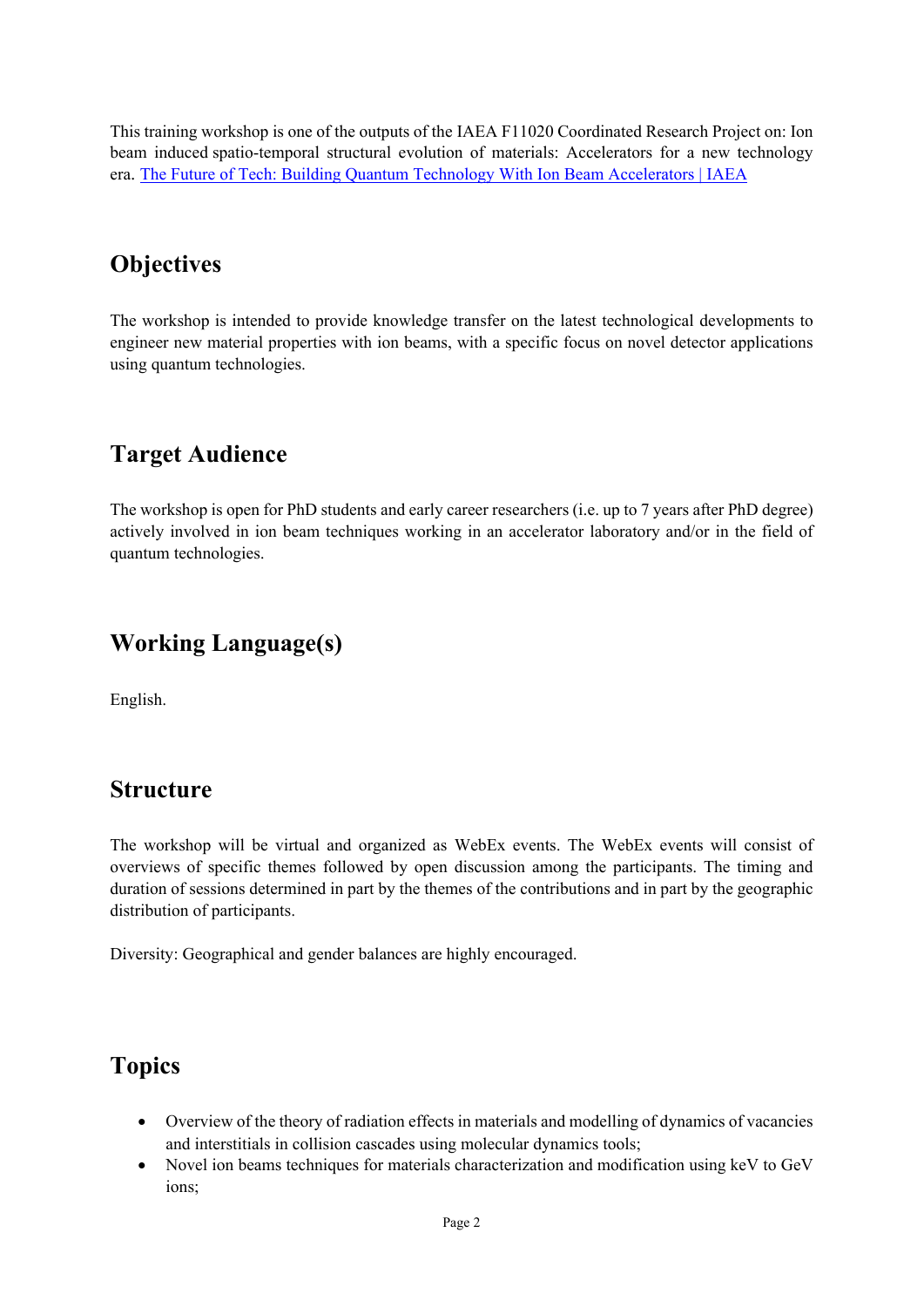- Case studies on how to tune/predict materials properties and create engineered structures by ion beams;
- Dedicated session to help newcomers and developing countries to extend their research portfolio towards quantum science;
- Engagement with the industry.

## **Participation and Registration**

All persons wishing to participate in the event have to be designated by an IAEA Member State or should be members of organizations that have been invited to attend.

In order to be designated by an IAEA Member State, participants are requested to send the **Participation Form (Form A)** to their competent national authority (e.g. Ministry of Foreign Affairs, Permanent Mission to the IAEA or National Atomic Energy Authority) for onward transmission to the IAEA by **24 March 2021**. Participants who are members of an organization invited to attend are requested to send the Participation Form (Form A) through their organization to the IAEA by above deadline.

Selected participants will be informed in due course on the procedures to be followed with regard to administrative and technical matters.

### **Additional Information**

| 24 March 2021        | Nominations are to be sent to the IAEA through official<br>channels together with a motivation letter according to<br>the above instructions. |  |  |  |
|----------------------|-----------------------------------------------------------------------------------------------------------------------------------------------|--|--|--|
| <b>30 March 2021</b> | Participants will be informed about the acceptance of<br>their nomination.                                                                    |  |  |  |
| 12 April 2021        | Letter of invitations will be sent to the accepted<br>participants by the IAEA.                                                               |  |  |  |
| 28 April 2021        | WebEx invitations will be sent to all invited participants.                                                                                   |  |  |  |
| 4 May 2021           | Meeting begins.                                                                                                                               |  |  |  |

#### **Important Deadlines**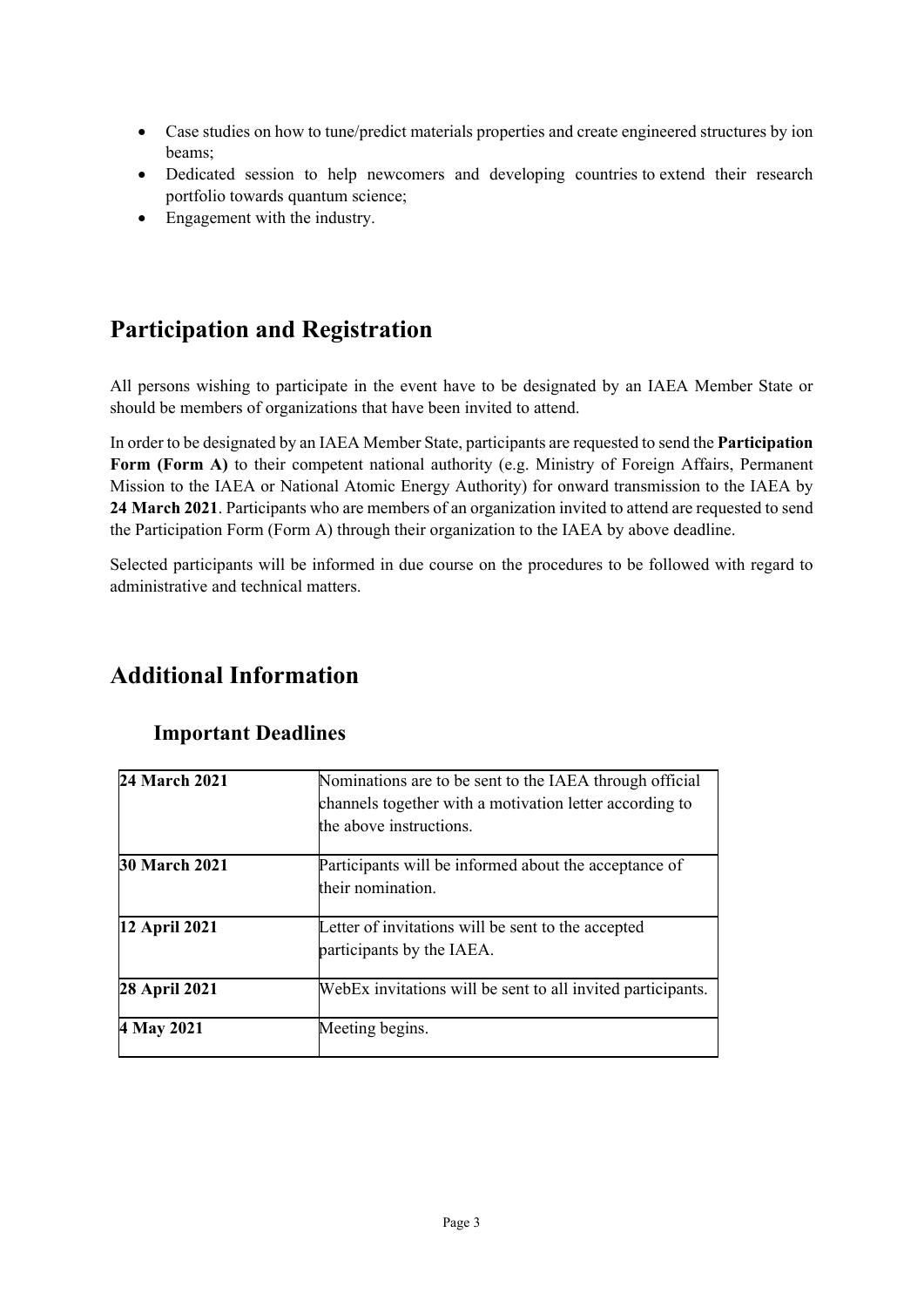## **Additional Requirements**

In order to be selected to participate in this training works shop, it is required to send a Motivation Letter along with the completed Participation Form (Form A) to the scientific and administrative secretary.

### **IAEA Contacts**

#### **Scientific Secretary:**

#### **Ms Aliz Simon**

Division of Physical and Chemical Sciences Department of Nuclear Sciences and Applications International Atomic Energy Agency Vienna International Centre PO Box 100 1400 VIENNA AUSTRIA

Tel.: +43 1 2600 21706 Fax: +43 1 26007 Email: Aliz.Simon@iaea.org

#### **Administrative Secretary:**

#### **Ms Mariam Yaney**

Division of Physical and Chemical Sciences Department of Nuclear Sciences and Applications International Atomic Energy Agency Vienna International Centre PO Box 100 1400 VIENNA AUSTRIA

 $Tel: +43 1 2600 26393$ Fax: +43 1 26007 Email: M.Yaney@iaea.org

Subsequent correspondence on scientific matters should be sent to the Scientific Secretary and correspondence on other matters related to the event to the Administrative Secretary.